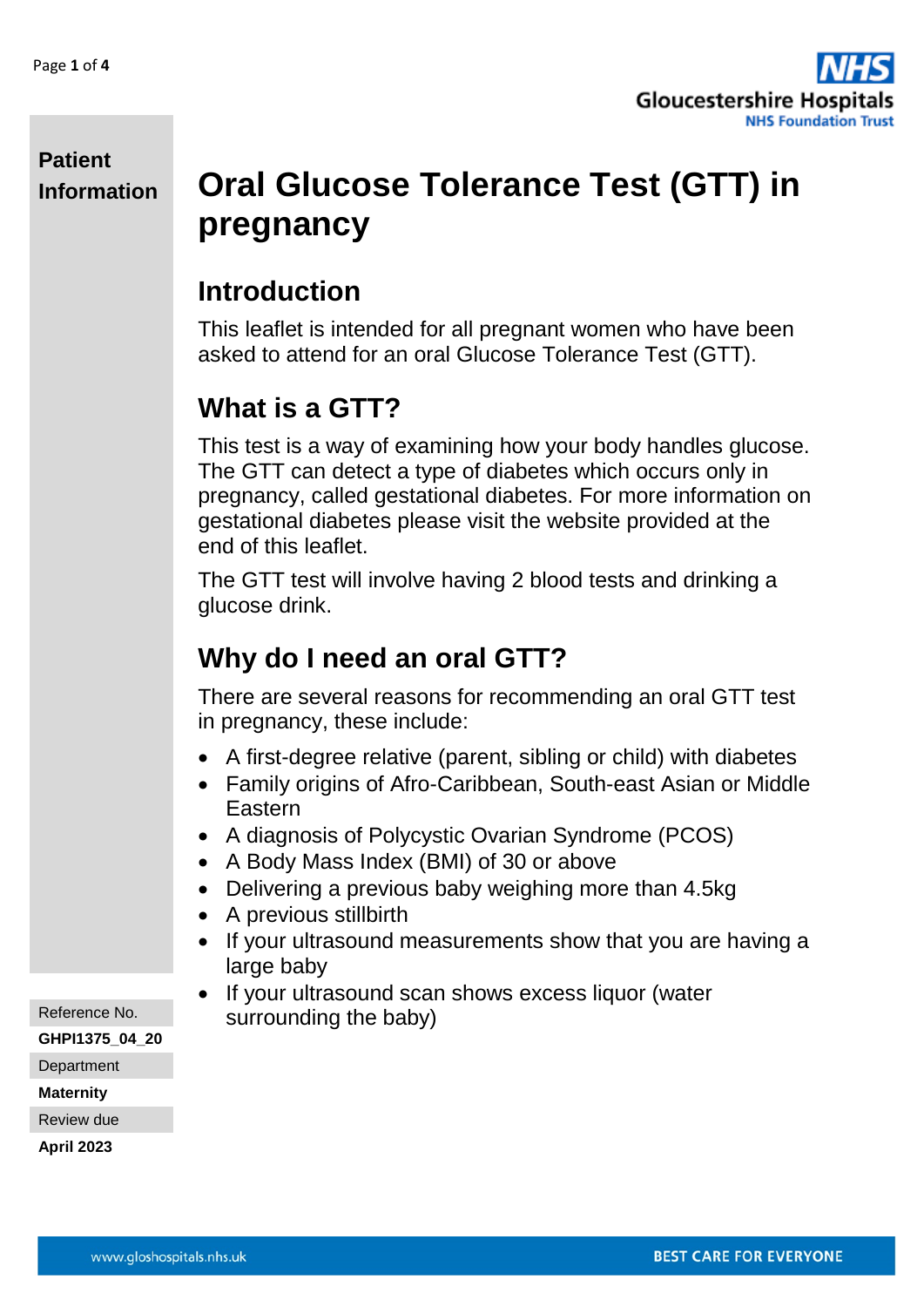

### **Before the test**

- You should eat normally for at least 3 days
- Do not eat any food after 10:00pm on the evening before the test. You are allowed to drink water but avoid **all** other drinks
- Do not chew gum/sugar free sweets, nor use e-cigarettes or nicotine patches
- Other than water, do not have anything to eat or drink on the morning of the test

## **During the test**

A blood sample will be taken from your arm before you are given a glucose drink called Polycal®.

Polycal® is a flavoured drink containing the equivalent of 75g of glucose and must be drunk within 5 minutes.

Following the Polycal® drink you will be asked to drink 100mls of water. You may continue to drink water throughout the remainder of the test.

A second blood sample will be taken 2 hours after finishing the Polycal® drink. Both blood samples will be sent to the laboratory for glucose analysis. If you feel unwell at any point during the test please inform a member of staff. You must sit quietly and not smoke, chew gum or sweets during the 2 hours of the test.

## **Results**

The results are normally available the following working day.

You will be informed by telephone only if your results are not within the normal ranges, and will be given an appointment with the diabetes nurse to discuss this further.

## **Cancelling your appointment**

If you cannot attend for the GTT for any reason then please contact the appropriate Antenatal Clinic using the numbers at the end of this leaflet.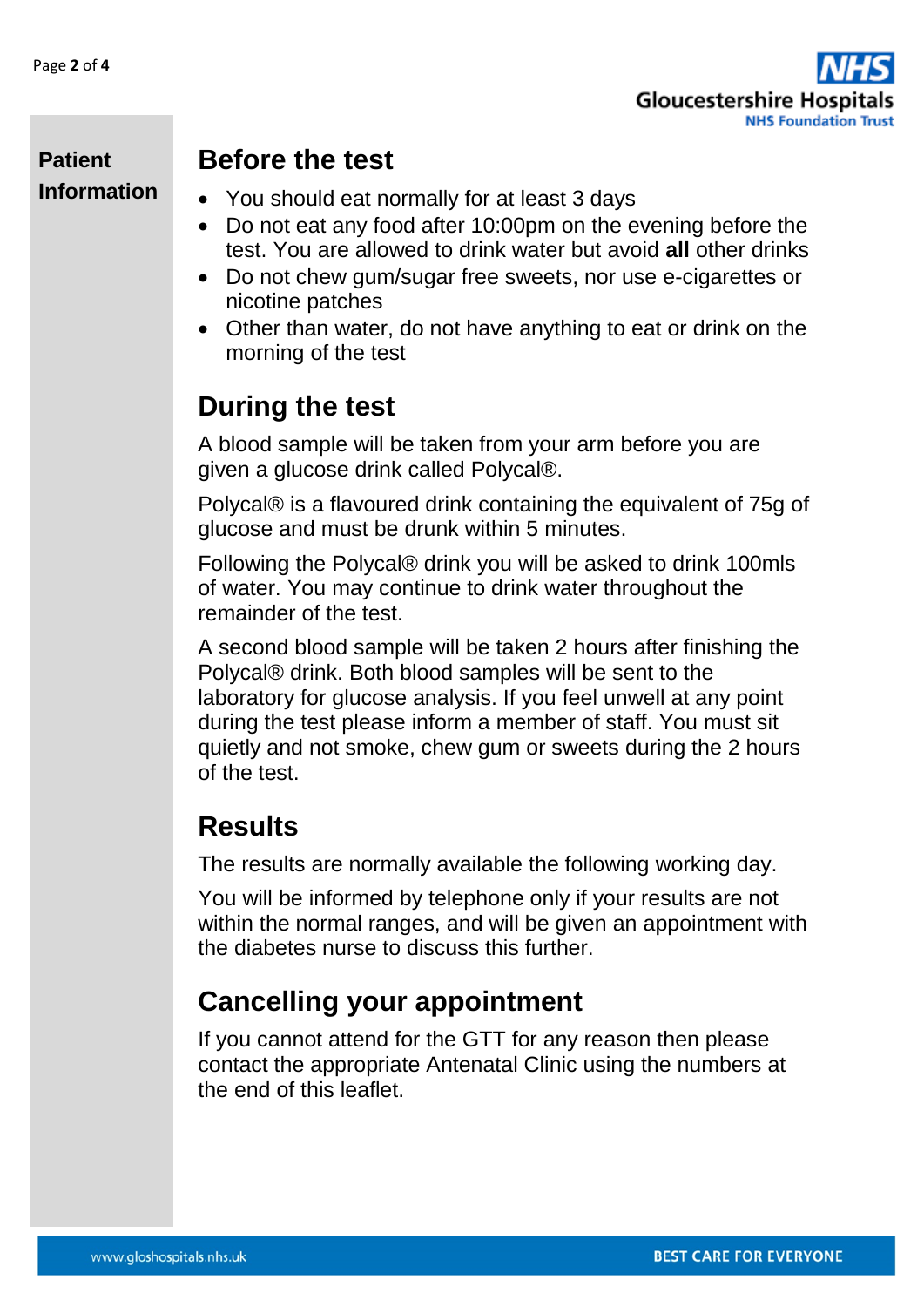

## **Points to remember**

Have nothing to eat or drink other than water, after 10:00pm on the day before the test.

You may want to bring something to read for the duration of the test as you will be expected to rest while waiting for the second blood sample to be taken. It is advisable to bring some food and drink for after the test.

As you will be in the department for up to 3 hours, please bear this in mind when parking if you travel by car. If your test is in Gloucestershire Royal Hospital, we recommend that you park in the tower car park which operates a pay on leaving system.

# **Appointment**

An appointment has been arranged for your oral Glucose Tolerance Test (GTT) on:

|  |  | (date)<br>$\sqrt{2}$ |
|--|--|----------------------|
|  |  |                      |

\_\_\_\_\_\_\_\_\_\_\_\_\_\_\_\_\_\_\_\_\_\_\_\_\_\_\_\_\_\_ (time)

**Please attend at:** (please tick appropriate box)

- □ Maternity Assessment, The Women's Centre, Gloucestershire Royal Hospital
- □ Maternity Assessment Centre,St. Paul's Wing, Cheltenham General Hospital
- □ Stroud General Hospital